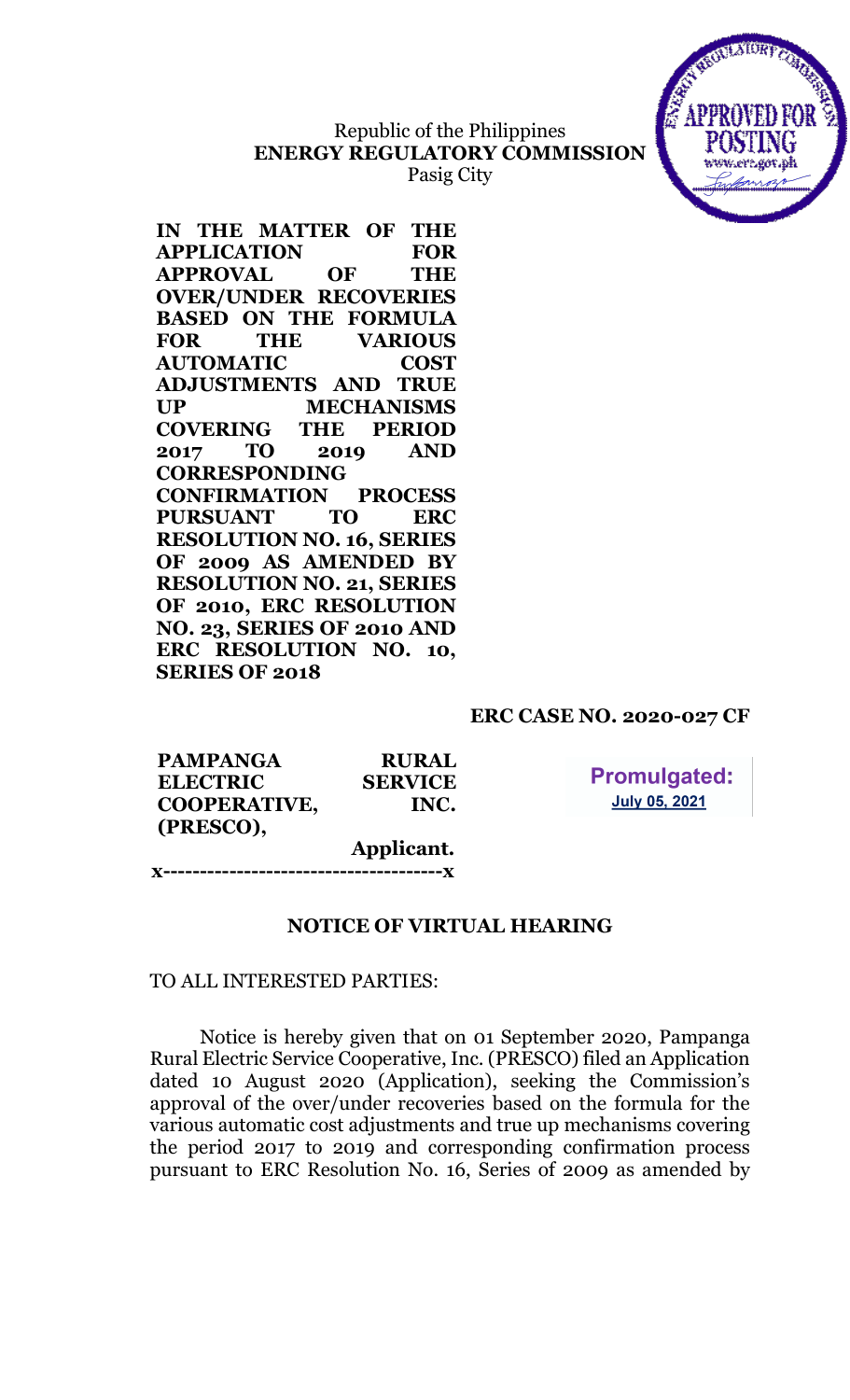## ERC CASE NO. 2020-027 CF NOTICE OF VIRTUAL HEARING/15 June 2021 PAGE 2 of 4

Resolution No. 21, Series of 2010, ERC Resolution No. 23, Series of 2010 and ERC Resolution No. 10, Series of 2018.

Subsequently, the Commission, in its Order and Notice of Virtual Hearing, both dated 16 November 2020, set the instant Application for the jurisdictional requirements and expository presentation, and Pretrial Conference and presentation of evidence through a virtual hearing on 20 January 2021 and on 28 January 2021 respectively.

However, on 13 January 2021, PRESCO filed a Manifestation with Motion to Re-Schedule the Hearing (Motion), alleging its inability to comply with the requirements in the Commission's Order dated 16 November 2020.

Finding the Motion in order, the Commission grants the same.

ACCORDINGLY, the Commission hereby sets anew the instant Application for determination of compliance with the jurisdictional requirements, expository presentation, Pre-trial Conference, and presentation of evidence on the following dates and online platform for the conduct thereof, pursuant to Resolution No. 09, Series 0f 2020<sup>1</sup> dated 24 September 2020 and Resolution No. 01, Series of 2021, dated 17 December 2020 (ERC Revised Rules of Practice and Procedure)2:

| Date                                                                           | Platform               | <b>Activity</b>                                                                                             |
|--------------------------------------------------------------------------------|------------------------|-------------------------------------------------------------------------------------------------------------|
| 21 July 2021<br>(Wednesday)<br>at nine o'clock in the<br>morning $(9:00 A.M.)$ | <b>Microsoft Teams</b> | Determination of<br>compliance with the<br>jurisdictional<br>requirements and<br>expository<br>presentation |
| 28 July 2021<br>(Wednesday)<br>at nine o'clock in the<br>morning $(9:00 A.M.)$ | <b>Microsoft Teams</b> | <b>Pre-trial Conference</b><br>and presentation of<br>evidence                                              |

Any interested stakeholder may submit its comments and/or clarifications at least one (1) calendar day prior to the scheduled virtual

 $\overline{a}$ <sup>1</sup> Entitled: A Resolution Adopting the Guidelines Governing Electronic Applications, Filings and Virtual Hearings Before the Energy Regulatory Commission.

<sup>&</sup>lt;sup>2</sup> A Resolution Adopting the Revised Rules of Practice and Procedure of the Energy Regulatory Commission.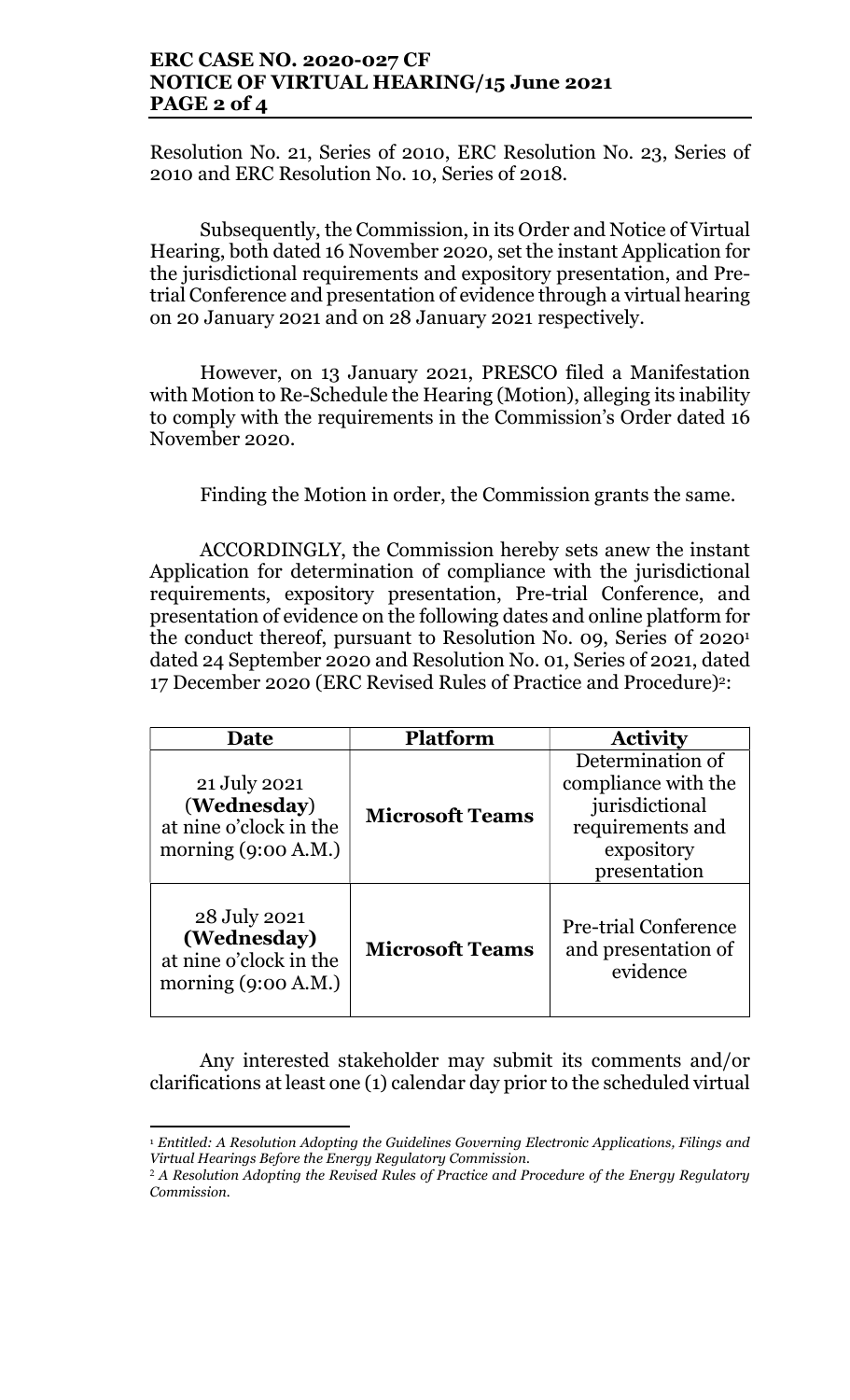## ERC CASE NO. 2020-027 CF NOTICE OF VIRTUAL HEARING/15 June 2021 PAGE 3 of 4

hearing, via electronic mail (e-mail) at docket@erc.ph, copy furnish the Legal Service through  $\text{legal@erc.ph.}$  The Commission shall give priority to the stakeholders who have duly submitted their respective comments and/or clarifications, to discuss the same and propound questions during the course of the expository presentation.

Moreover, any persons who have an interest in the subject matter of the instant case may become a party by filing with the Commission via e-mail at  $d$ ocket@erc.ph, copy furnish the Legal Service through  $legal@erc.ph, a verified Petition to Intervene at least five (5) calendar$ days prior to the date of the initial virtual hearing and subject to the requirements under Rule 9 of the ERC Revised Rules of Practice and Procedure, indicating therein the docket number and title of the case and stating the following:

- 1) The petitioner's name, mailing address, and e-mail address;
- 2) The nature of petitioner's interest in the subject matter of the proceeding and the way and manner in which such interest is affected by the issues involved in the proceeding; and
- 3) A statement of the relief desired.

Likewise, all other persons who may want their views known to the Commission with respect to the subject matter of the case may file through e-mail at  $d$ ocket@erc.ph, copy furnish the Legal Service through  $\frac{\text{legal@erc.ph}}{\text{height}}$ , their Opposition or Comment thereon at least five (5) calendar days prior to the initial virtual hearing and subject to the requirements under Rule 9 of the ERC Revised Rules of Practice and Procedure. No particular form of Opposition or Comment is required, but the document, letter, or writing should contain the following:

- 1) The name, mailing address, and e-mail address of such person;
- 2) A concise statement of the Opposition or Comment; and
- 3) The grounds relied upon.

Any of the persons mentioned in the preceding paragraphs may access the copy of the Application on the Commission's official website at www.erc.gov.ph.